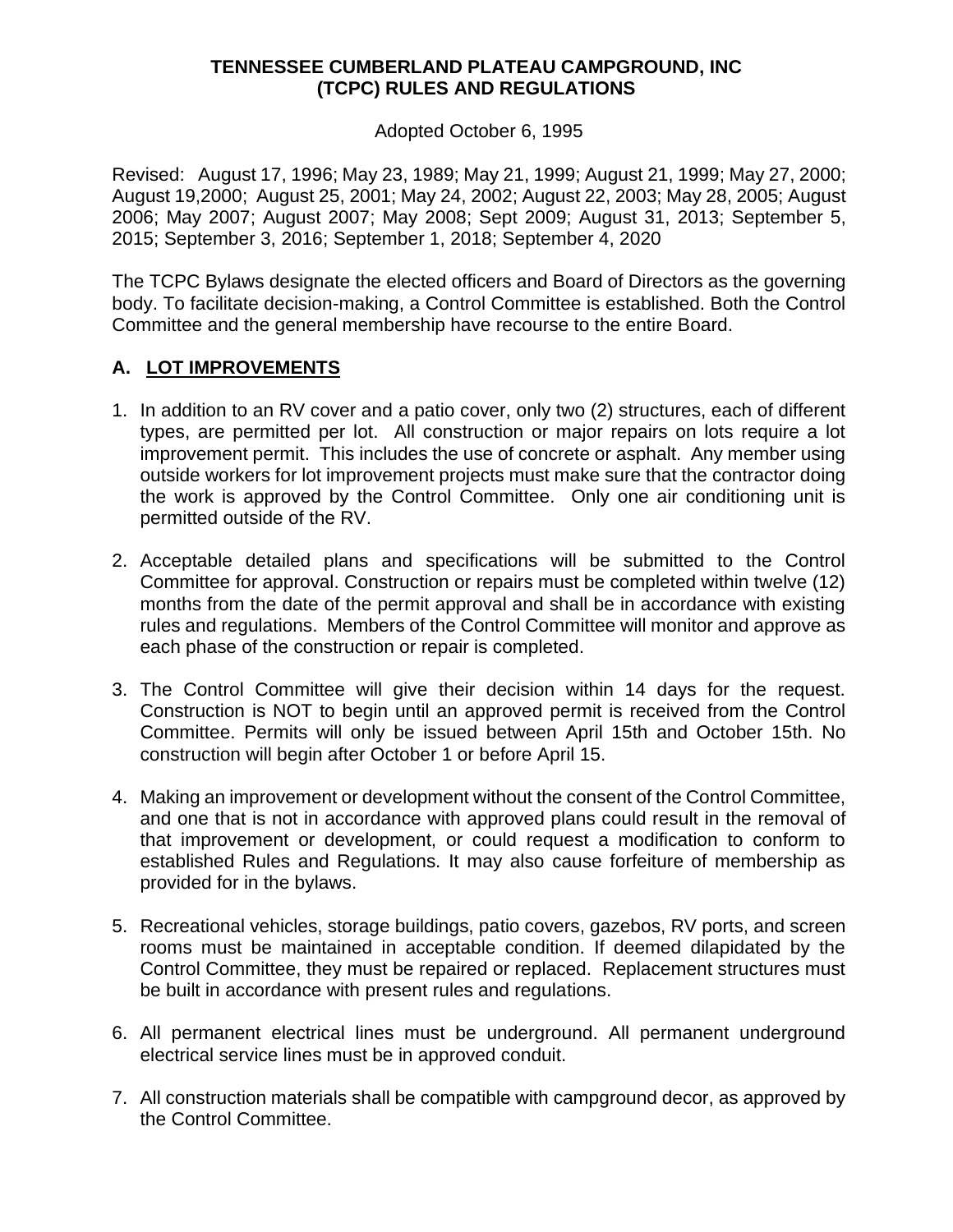- 8. A privacy screen located in front of the neighbor's hook-ups must be approved by the Control Committee.
- 9. Storage buildings shall be constructed as follows:
	- a. The base shall not exceed 144 square feet inside dimensions.
	- b. The shortest dimension of the base shall not be less than 10 feet.
	- c. Overall height shall be determined by the roof slope. Roof slope shall be between a minimum of 3 inches and a maximum of 6 inches per foot, as approved by the Control Committee.
	- d. Side walls shall not exceed 8 feet in height.
	- e. Roof overhang shall not exceed 2 feet.
	- f. No building can be built in front of a line drawn from your electrical service box to your neighbor's electrical service box. The Control Committee may grant a variance for special conditions.
	- g. The minimum distance to the property line shall be 3 feet.
	- h. Water or sewer connections are not permitted.
	- i. All existing storage buildings not in compliance with the above Rules and Regulations are "grandfathered" in until such time as the building is replaced.
	- j. All existing plumbing and or water lines installed in storage buildings are "grandfathered" until lot changes membership. At that time, they must be removed.
- 10. Screen rooms shall be constructed as follows:
	- a. The base shall not exceed 144 square feet inside dimensions.
	- b. The shortest dimension of the base shall not be less than 10 feet.
	- c. Overall height shall be determined by roof slope. Roof slope shall be between a minimum of 3 inches and a maximum of 6 inches per foot, as approved by the control committee.
	- d. Side walls shall not exceed 8 feet in height.
	- e. Roof overhang shall not exceed 2 feet.
	- f. No building can be built in front of a line drawn from your electrical service box to your neighbor's electrical service box. The Control Committee may grant a variance for special conditions.
	- g. The minimum distance to the property line shall be 3 feet.
	- h. Water and sewer connections are not permitted.
	- i. Screen rooms may be enclosed with screen and/or windows with approval of the Control Committee. A solid wall may be constructed no higher than 36 inches.
	- j. All existing screen rooms not in compliance with the above Rules and Regulations are "grandfathered" unit such time as the screen room is replaced.
	- k. All existing plumbing and water lines installed in screen rooms are "grandfathered" until lot changes membership. At that time, they must be removed.
- 11. Gazebos shall be constructed as follows:
	- a. The base shall not exceed 144 square feet inside dimensions.
	- b. Overall height shall be determined by roof sloop. Roof slope shall be between a minimum of 3 inches and a maximum of 6 inches per foot, as approved by the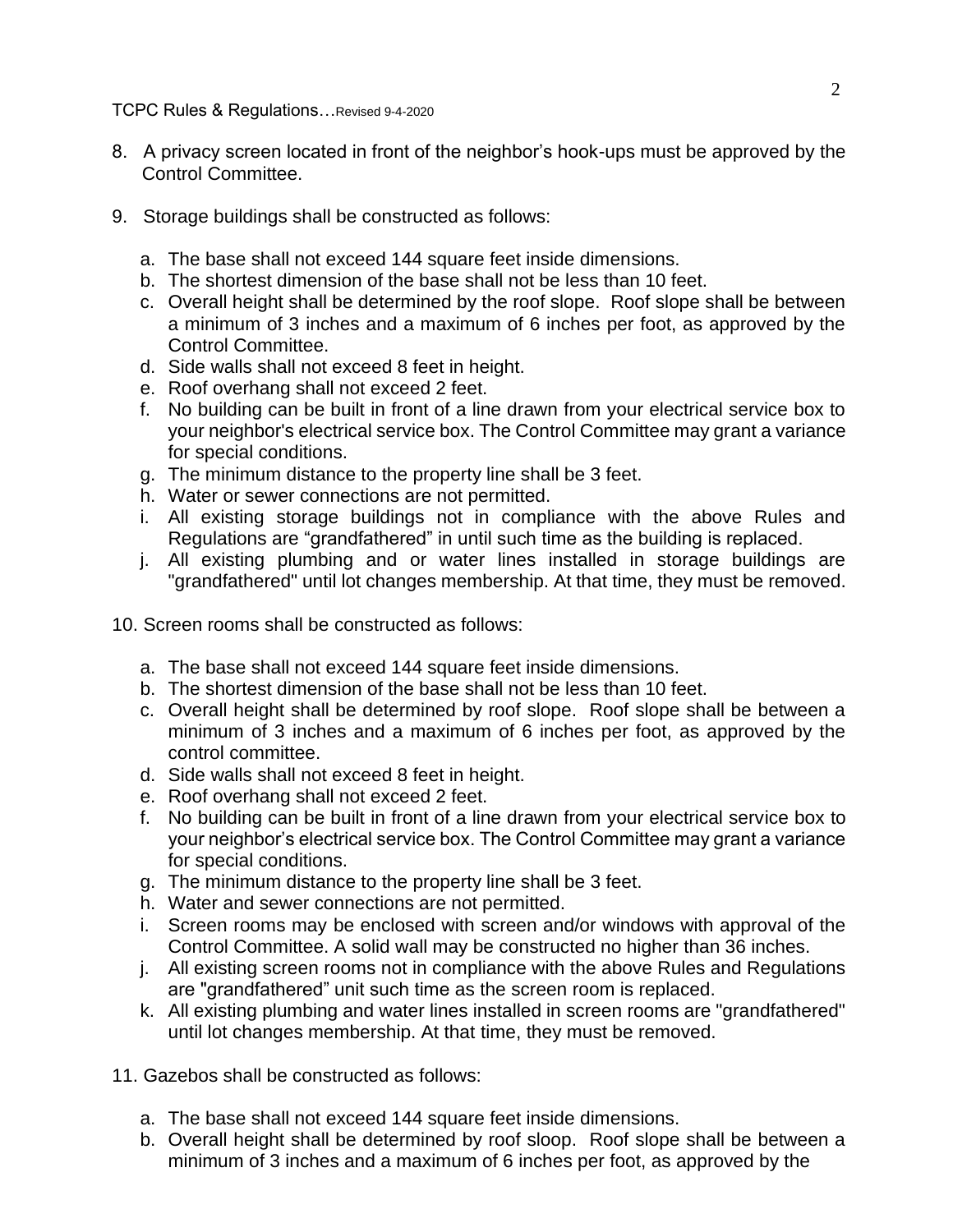Control Committee.

- c. Side walls shall not exceed 8 feet in height.
- d. Roof overhang shall not exceed 2 feet.
- e. No building can be built in front of a line drawn from your electrical service box to your neighbor's electrical service box. The Control Committee may grant a variance for special conditions.
- f. The minimum distance to the property line shall be 3 feet.
- g. Water and sewer connections are not permitted.
- h. Gazebos may be enclosed with screen and/or windows with approval of the approval of the Control Committee. A solid wall may be constructed no higher than 36 inches.
- i. All existing Gazebos not in compliance with the above Rules and Regulations are "grandfathered" until such time as the Gazebo is replaced.
- j. All existing plumbing and water lines installed in Gazebos are "grandfathered" until lot changes membership. At that time, they must be removed.
- 12. Patio covers shall be constructed as follows:
	- a. Patio covers shall be built adjacent to your RV. Patio covers CANNOT be permanently connected to your R V. Overhang CANNOT exceed 2 feet except on the RV side on a stand-alone patio cover.
	- b. Columns shall be 6" x 6" pressure treated wood or non-corrosive metal adequate to support the load, as approved by the control committee.
	- c. All in ground columns shall be in the ground a minimum of 24" in concrete.
	- d. For wood covers the beams shall be a minimum of  $2" \times 8"$  for up to 12 foot spans, and 2" x 10" for a maximum span of 15 feet. Rafters shall be a minimum of 2" x 6" with 16" spacing, or 2" x 8" with 24" spacing. Half-inch carriage bolts with washers are required for columns and beams. Roof sheeting shall be a minimum of 5/8" plywood or OSB, covered with felt paper and overlaid with shingles or metal (brown, green, or neutral colors), or as approved by the Control Committee.
	- e. For metal covers, all materials shall be metal.
	- f. Overall height shall be determined by roof sloop. Roof sloop shall be between a minimum of 3 inches and a maximum of 6 inches per foot, as approved by the Control Committee.
	- g. Roof length shall not be less than 20 feet nor more than 48 feet.
	- h. Roof width shall not be less than 8 feet nor more than 16 feet, measured on the ground.
	- i. A portion of your patio may be screened in not to exceed 144 square feet inside dimensions (consistent with 10.a. restrictions on screen rooms). The location of the screened area within the patio must be approved by the Control Committee. A member CANNOT have a screened room, gazebo, and a screened Patio cover. (Choose one or the other).
	- j. Enclosed areas may not be connected to the RV at any point.
	- k. Patio screen rooms shall be enclosed with screen and/or windows with approval of the Control Committee. A solid wall may be constructed no higher than 36 inches.
	- l. Patio screen rooms must have at least two doors, allowing access to the front and rear of the screened area.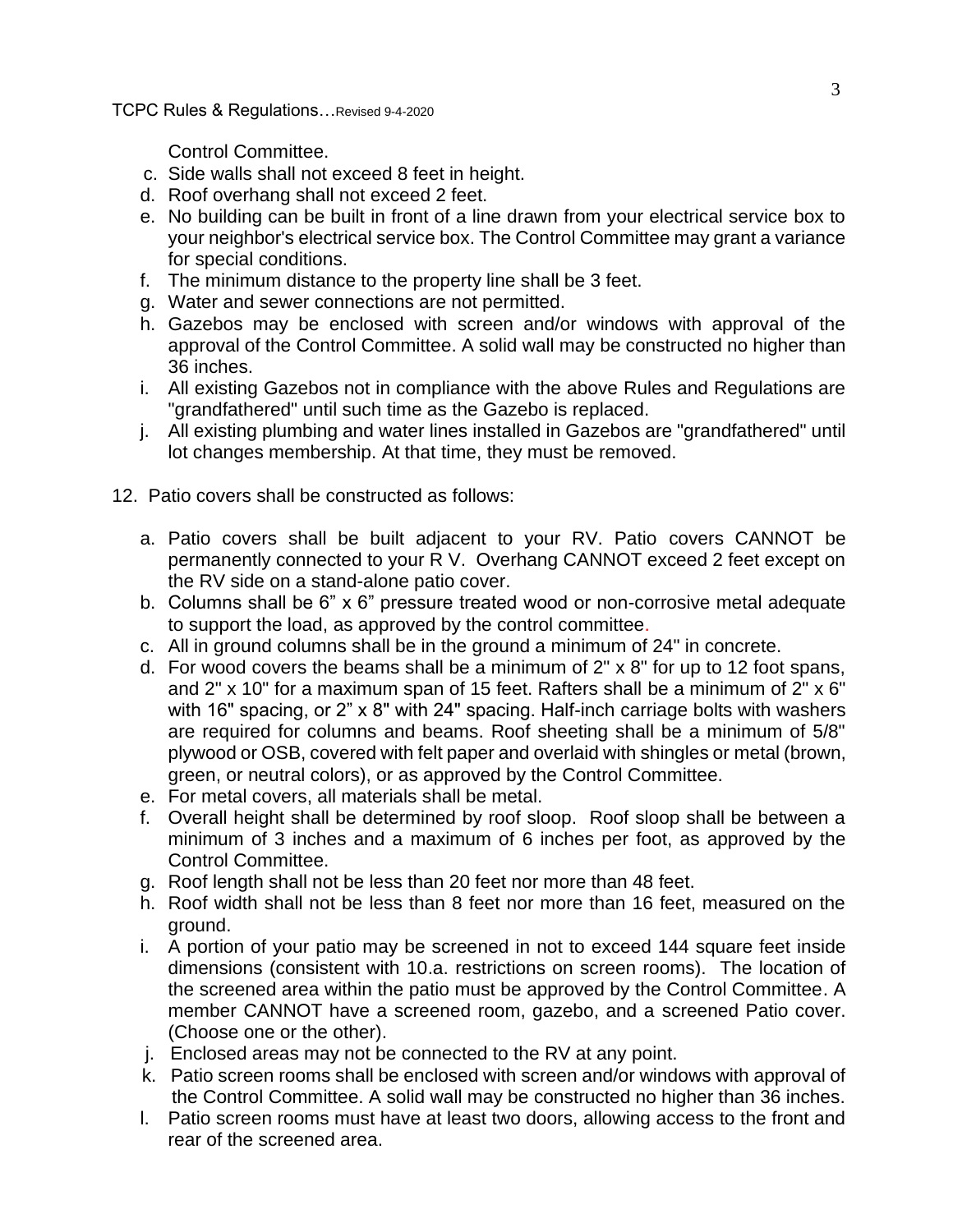- m. All screens must be supported at intervals to be determined by the Control Committee.
- 13. RV Ports shall be constructed as follows:
	- a. Members may build a combined RV and patio cover or they may incorporate a RV cover into an existing patio cover. The building materials in the RV cover and patio cover must be the same, as approved by the Control Committee.
	- b. Columns shall be 6" x 6" pressure treated wood or non-corrosive metal adequate to support the load, with a maximum spacing of 15 feet, as approved by the Control Committee.
	- c. All in ground columns shall be in the ground a minimum of 24" in concrete.
	- d. Beams shall be a minimum of 2" x 8" for up to 12-foot spans and 2" x 10" for a maximum span of 15 feet. Rafters shall be a minimum of 2" x 6" with 16" spacing, or 2" x 8" with 24" spacing. Half-inch carriage bolts with washers are required for columns, beams, and rafter extensions.
	- e. Roof sheeting shall be a minimum of 5/8" plywood or OSB, covered with felt paper and overlaid with shingles or appropriate metal, as approved by the Control Committee. Rain gutters are no longer required unless required by Control Committee for lot drainage.
	- f. Overall height shall be determined by roof slope. Roof slope shall be between a minimum of 3 inches and a maximum of 6 inches per foot, as approved by the Control Committee.
	- g. Length shall not exceed 48 feet.
	- h. Width between the columns shall not exceed 14 feet, with the overhang to be determined by the lot line, not to exceed 2 feet.
	- i. Minimum distance from the road shall be 25 feet.
	- j. If necessary, to accommodate existing construction, outside columns may be positioned within one foot of the property line.
	- k. Columns will not be positioned within two feet of electrical post, sewer connections, or water standpipes. Utilities will not be moved to accommodate construction.
	- l. The front, back, and outside portions cannot be enclosed.
	- m. Prefabricated metal RV ports (and any attached prefab patio cover) shall be designed to resist ASCE 7-05 wind speed of 90 m.p.h. (3-second peak gust) and ASCE 7-93 wind speed of 70 m.p.h. (fastest mile in m.p.h.). The structure shall also be designed to carry a minimum ground snow load of 10 pounds per square foot. No "driven" anchors for the structure will be permitted. The Grounds Committee will require detailed plans for any proposed prefabricated metal structure (including foundations). Said plans will require the seal and signature of an architect or structural engineer who is licensed by the State of Tennessee.

## **B. LOT REGULATIONS**

1. Use of onboard washers and dryers is prohibited on membership and visitor lots.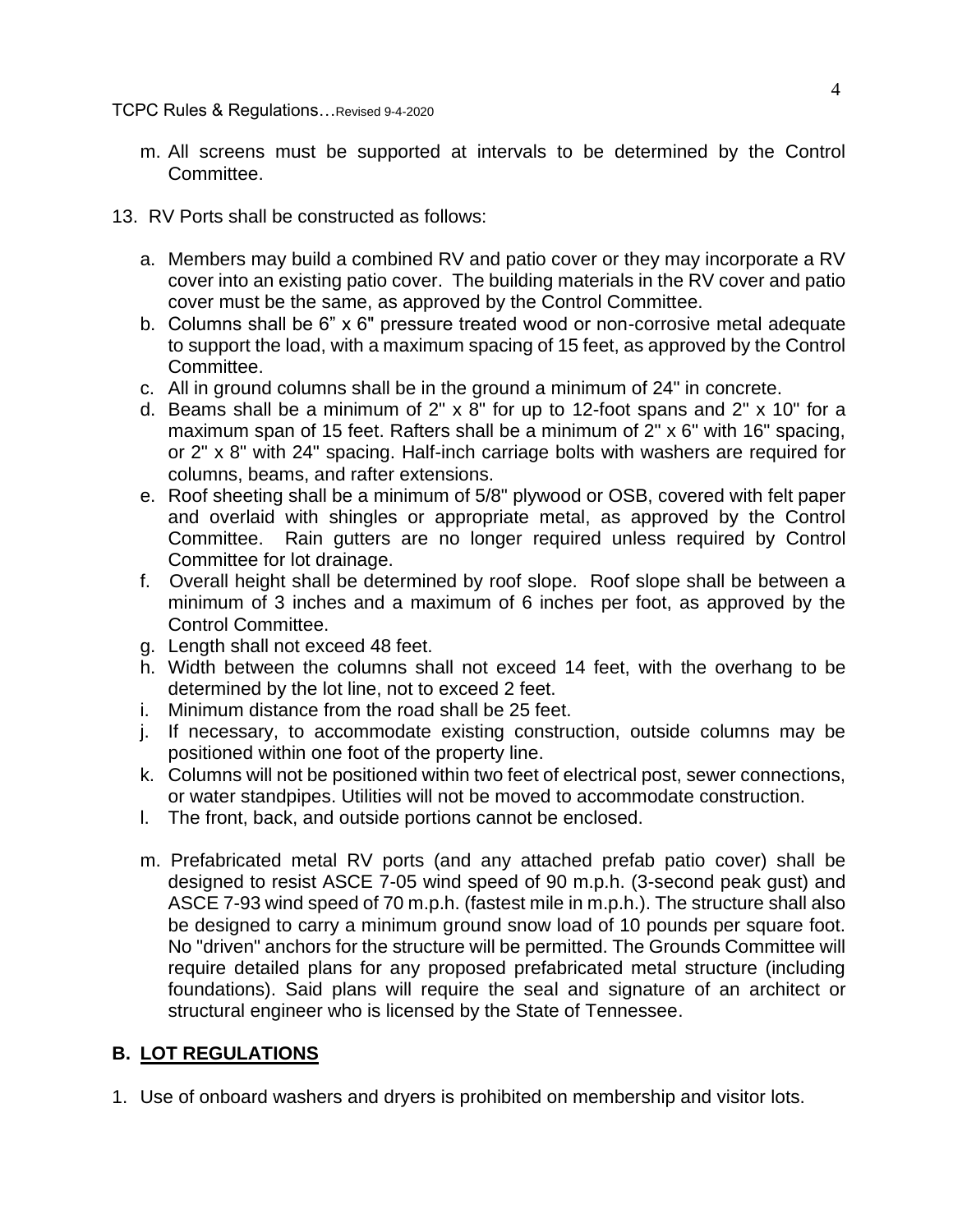- 2. Members or visitors with extensions (slide-outs) may extend their slide-out only within one (1) foot of the established lot line.
- 3. RV's shall not have underpinning (skirting) of any kind. Present skirting is "grandfathered" until membership of lot changes.
- 4. Outdoor clotheslines are not permitted.
- 5. Members may park only one Airstream on their lot, which must be used as the member's living quarters. The tow vehicle and one car, or two cars, may also be parked on the lot. The tow vehicle shall not exceed 24 feet.
- 6. Trees over three inches in diameter shall not be cut unless approved by the Control Committee. If a tree is to be cut for the member's convenience and safety, and if it cannot be cut by TCPC personnel, then the member must pay the expense and utilize a vendor who is licensed and insured with proof of said license and insurance on file with the Board of Directors.
- 7. Members are required to keep all tools, building materials, equipment, etc. neatly stored and as much as possible out of sight.
- 8. Burning is not permitted in the campground other than a small, attended recreational campfire in a fire ring (metal or stone). The fire ring requires the approval of the Control Committee. Fire safety rules must be followed to include having a water source within reach. TCPC will abide by any county or state-burning ban. When building campfires, members need to be considerate of their neighbors.
- 9. Lots must be kept clean as determined by the Control Committee. The raked-leaf area begins at the street and must extend to at least twenty (20) feet behind the farthest building on a lot. Leaves may not be burned. Leaves raked and placed on the edge of the pavement (not on grass or gravel) in front of your lot will be removed by the caretaker. Leaves can be mulched and placed in defined landscaping beds which are kept neat in appearance and which do not constitute a fire hazard. No leaves may be placed in the fire break or the common area surrounding the clubhouse. **If a lot is not cleaned by June 1, lot cleaning will be contracted and the member will be billed for the amount charged by the contractor.**

Members are reminded that the park should be free of neglected lots and look attractive and inviting to both visitors and residents. Grass and lawn areas must be maintained throughout the season. If absent, please arrange for yard care with a friend, neighbor, or commercial vendor.

- 10.Locked gates or locked chains are not permitted across drives.
- 11.The six-foot road easement must remain clear of obstacles such as satellite dishes and fences in order for the caretaker to mow and pick up debris.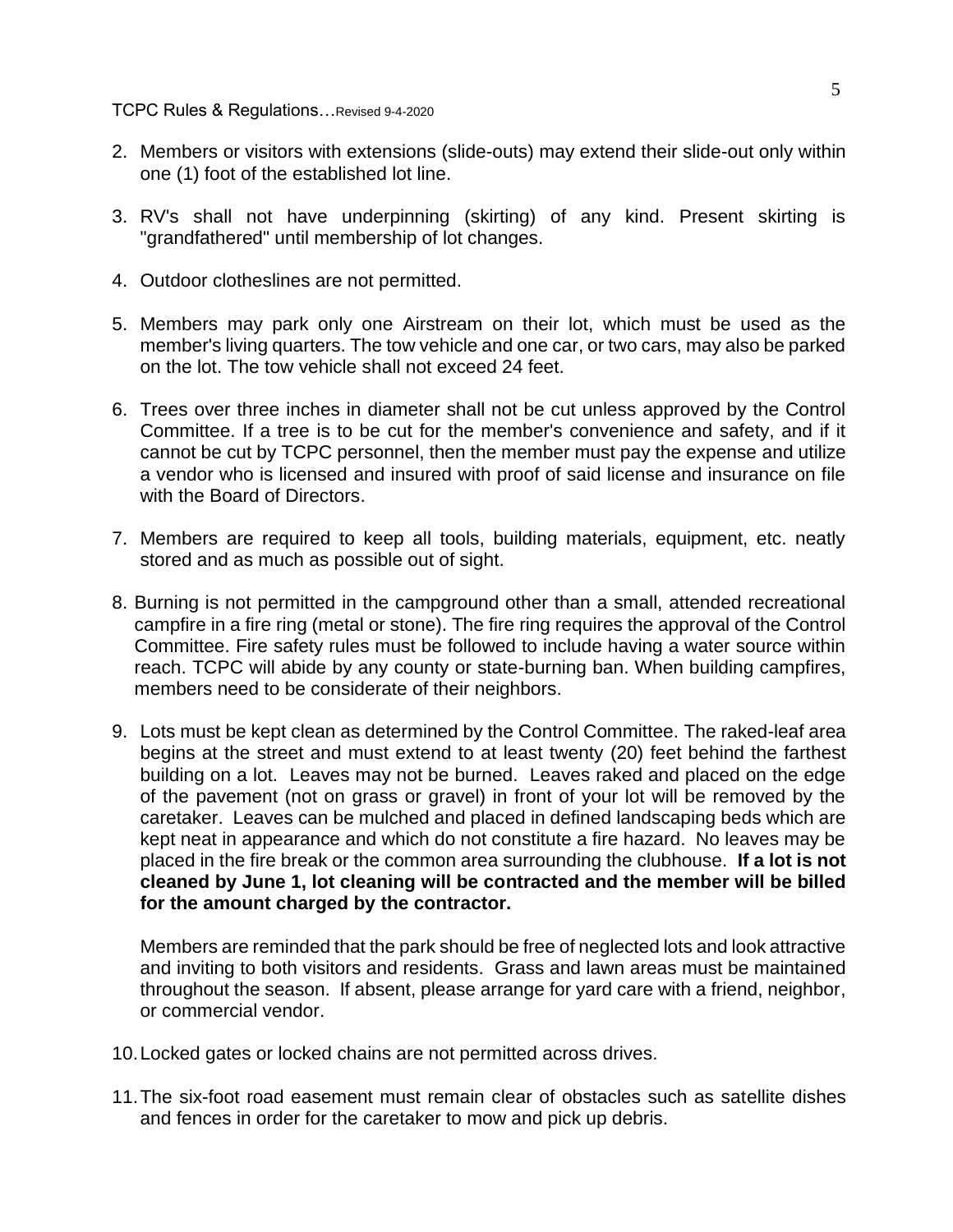TCPC Rules & Regulations…Revised 9-4-2020

- 12.TCPC is not responsible for loss or damage to any temporary structure such as satellite dishes placed in the firebreak, the firebreak access, the road edge, and other common areas.
- 13.Members shall not divert the natural drainage flow of surface water from the common area.
- 14. Only biodegradable products may be discharged into the system including septic safe toilet tissue and holding tank odor control products without formaldehyde.

# **C. LOT UTILITIES**

- 1. Unless a water shortage has been declared, watering lawns and washing vehicles is permitted. Automatic or unattended watering devices are not permitted.
- 2. Locks are not permitted on member's standpipe or electrical service boxes.
- 3. Electrical service shall be limited to 60 ampere capacity that shall consist of two 30 amperes, or less, single pole breakers. Any electrical installation or change, etc. to RV service panel shall require a permit and must be connected by the caretaker or a Control Committee designate.
- 4. Members shall not have permanent connections to their standpipe. All hoses and faucets must disconnect before the winter season.
- 5. Members may incur the expense for repairs or replacements of utilities if utilities are no longer easily accessible due to current or past member construction.

# **D. CLUBHOUSE**

- 1. Use of the clubhouse by outside organizations must be approved by the president.
- 2. Shirts and shoes are required in the clubhouse.
- 3. Children and grandchildren of members, guests and visitors, under the age of sixteen (16) must accompanied by an adult when using the clubhouse and other TCPC facilities.
- 4. Smoking is not allowed in the laundry room or anywhere in the clubhouse at any time.
- 5. The clubhouse kitchen is for the use of TCPC members under the guidance and authorization of the President. Individual use or small group use of the kitchen, appliances, and facilities (not to include food supplies) may be authorized by the President or his/her designee. A returnable deposit may be required. Private use of the clubhouse is not permitted. The use of clubhouse facilities by small groups does not prevent other TCPC members from accessing or using the remaining facilities.
- 6. The TCPC Board may authorize rallies or caravans to use the kitchen.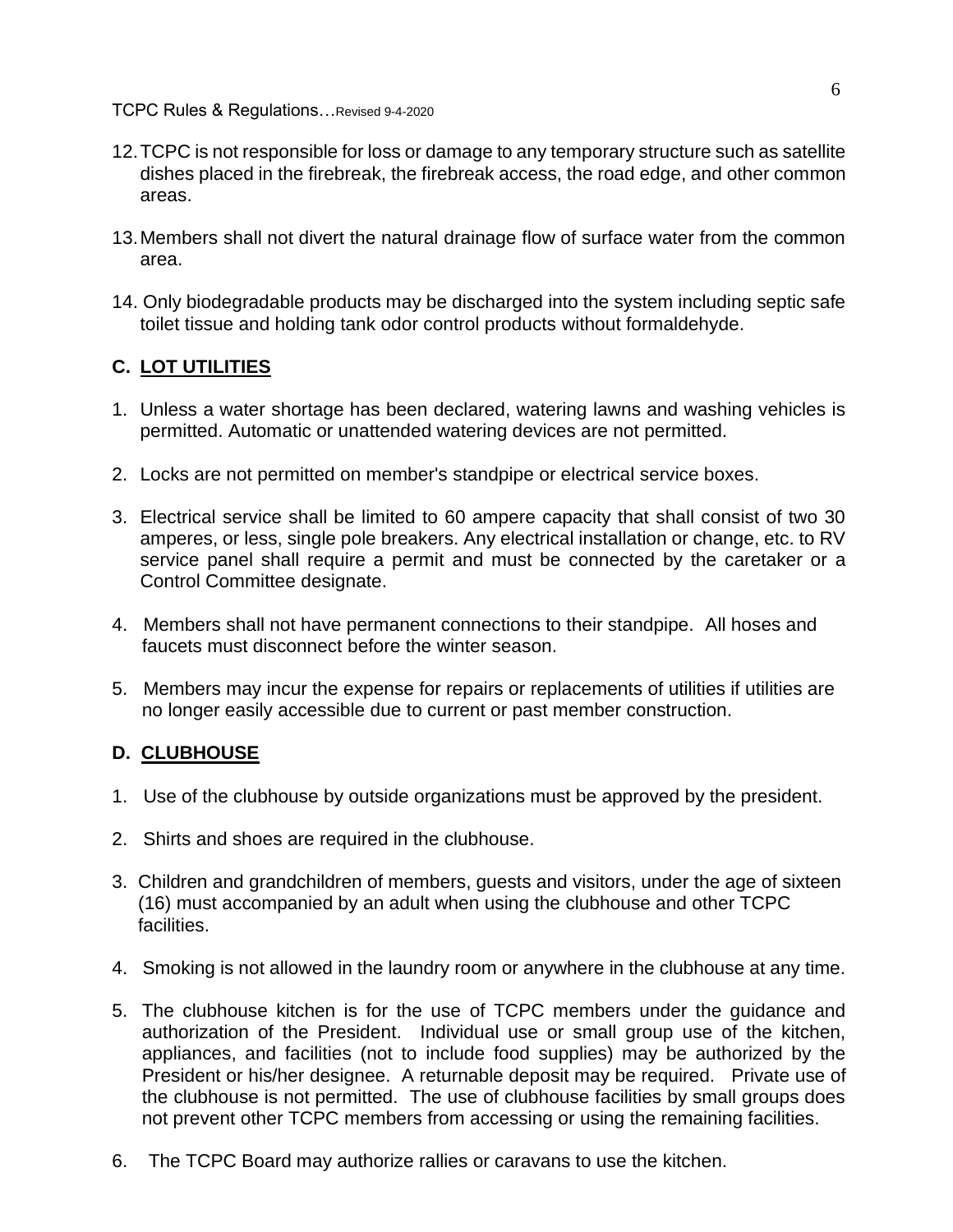TCPC Rules & Regulations…Revised 9-4-2020

- 7. TCPC members are to refrain from entering the clubhouse except for ice, members' freezer, bathrooms, library, media room and laundry facilities during a rally or caravan unless they are part of the rally or caravan.
- 8. The TCPC Clubhouse, except bathrooms, will be closed from November 15 to April 15 each year. Any exceptions must be approved by the TCPC President.

## **E. NOISE AND TRAFFIC**

- 1. Quiet hours are between 10:00 P.M. and 7:00 A.M. Central Time.
- 2. The speed limit within the campgrounds is 15 MPH.
- 3. Golf carts, motorcycles, ATV's and motorbikes are permitted in the campground with proper mufflers. The speed limit must be adhered to. Motorcycles, bicycles, and tricycles are not to be ridden or left in the immediate vicinity of the clubhouse or clubhouse porches. Members and guests ride at their own risk. All motorized vehicles (electric or gas) MUST be operated by a licensed driver.

### **F. FAMILY MEMBERS and/or GUESTS**

- 1. Immediate family of members may be authorized the use of the member's campsite, RV, and other TCPC facilities without charge, but they are limited to a maximum of 14 days. Immediate family may park an RV on the member's lot along with the member's RV at no charge; however, immediate family parking their R V on another member's lot must pay the standard camping fee. The immediate family includes children, parents, brothers, sisters, and grandchildren twenty-one (21) years of age or older. Members must notify the campground host in writing before the immediate family occupies the member's lot. A signed 3" x 5" card listing names of those authorized should be left with the camp host. Members are responsible for their family. Extended visits may be granted by the president.
- 2. Members may invite guests. All non-family guests of members must pay the standard camping fee regardless of where they park. If the guest's RV is not an Airstream selfcontained product, the guest is limited to a maximum of 14 days stay. Guests may not arrive sooner or depart later than the member. Guests of members may also park on the member's lot along with the member, but must pay the standard camping fee. Guests must park on club lot unless permission is obtained to use another member's lot. Guests may be parked on lots that are for sale without the member's permission. Members are responsible for their guests. Extended visits may be granted by the president.
- 3. Members cannot rent out their Airstreams or lots.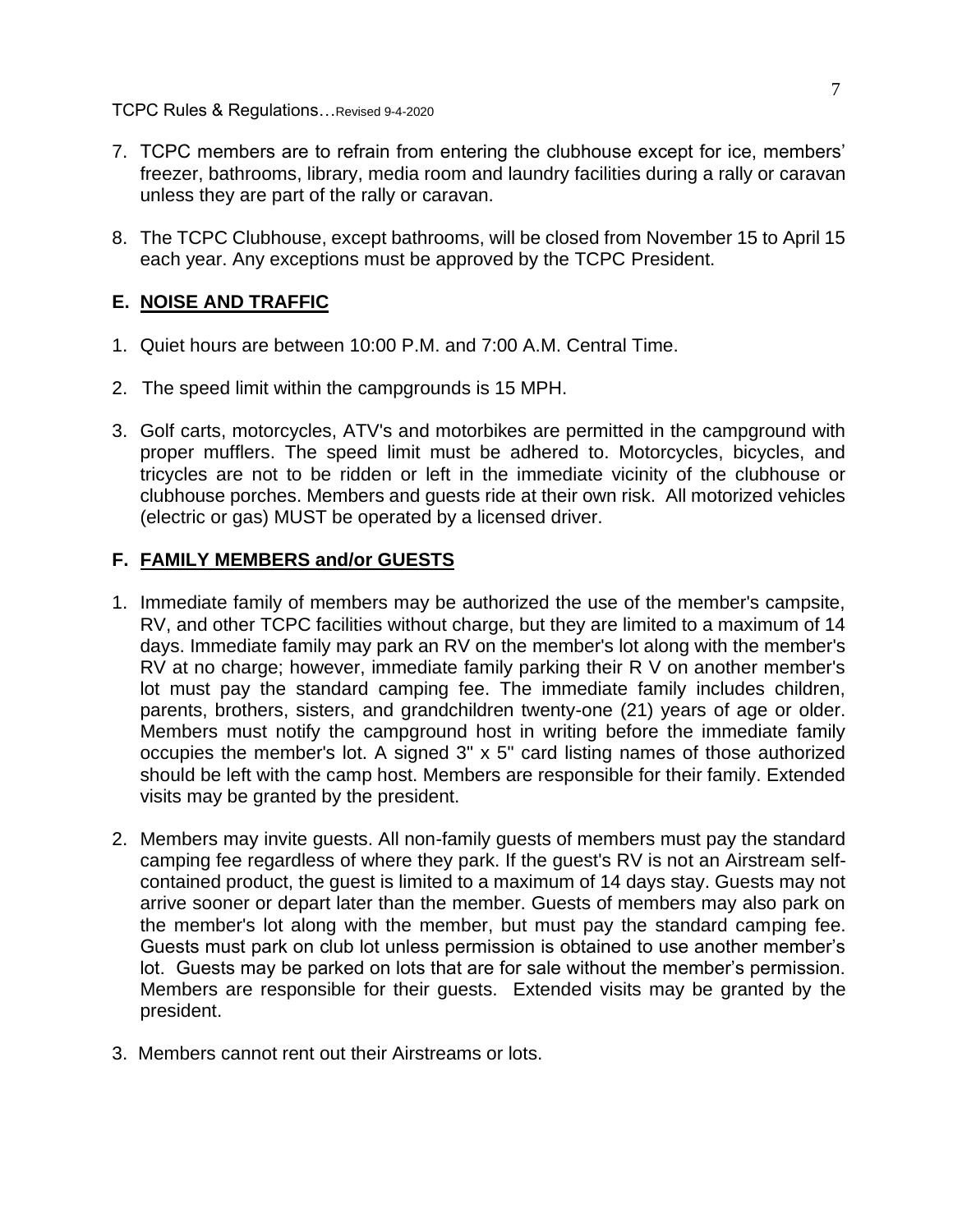# **G. VISITORS**

- 1. Visitors are not permitted with RV's other than Airstream self-contained products.
- 2. Visitors are limited to a maximum stay of 31 days, April 15<sup>th</sup> through November 14<sup>th</sup>, or longer with permission from the President or his designated representative. Between November 15<sup>th</sup> and April 14<sup>th</sup>, visitors are limited to a maximum stay of 2 days.

## **H. LAKE**

- 1. Use of the lake by members, guests, or visitors is done at their own risk. No motorboats are permitted on the lake except those powered by electric trolling motors.
- 2. Posted fishing limits must be observed.

## **I. MEMBERSHIP APPLICATION**

- 1. All applications for membership must be sponsored by two members. The selling membership cannot be a sponsor.
- 2. The business season (selling/buying/interviewing) will be extended to November 15 of each year.

### **J. MISCELLANEOUS**

- 1. The digging of trees, shrubs and other plants from within the confines of the firebreak or along the entrance is forbidden. If you need plants for your lot, go into the woods on the other side of the firebreak; however, digging of trees, shrubs, wildflowers, and ferns are prohibited within 20 feet from both sides of developed trails.
- 2. Commercial signs and /or soliciting are not permitted on campground property.
- 3. Members are not permitted to charge purchases to TCPC unless authorized by the President.
- 4. Members who use TCPC equipment do so at their own risk and will be responsible for any damages.
- 5. The caretaker works under the supervision of the President. The President may delegate this supervision to others. No member should attempt to supervise or assign work to the caretaker without permission of the President.
- 6. Firearms shall not be discharged within the campground except in an emergency.